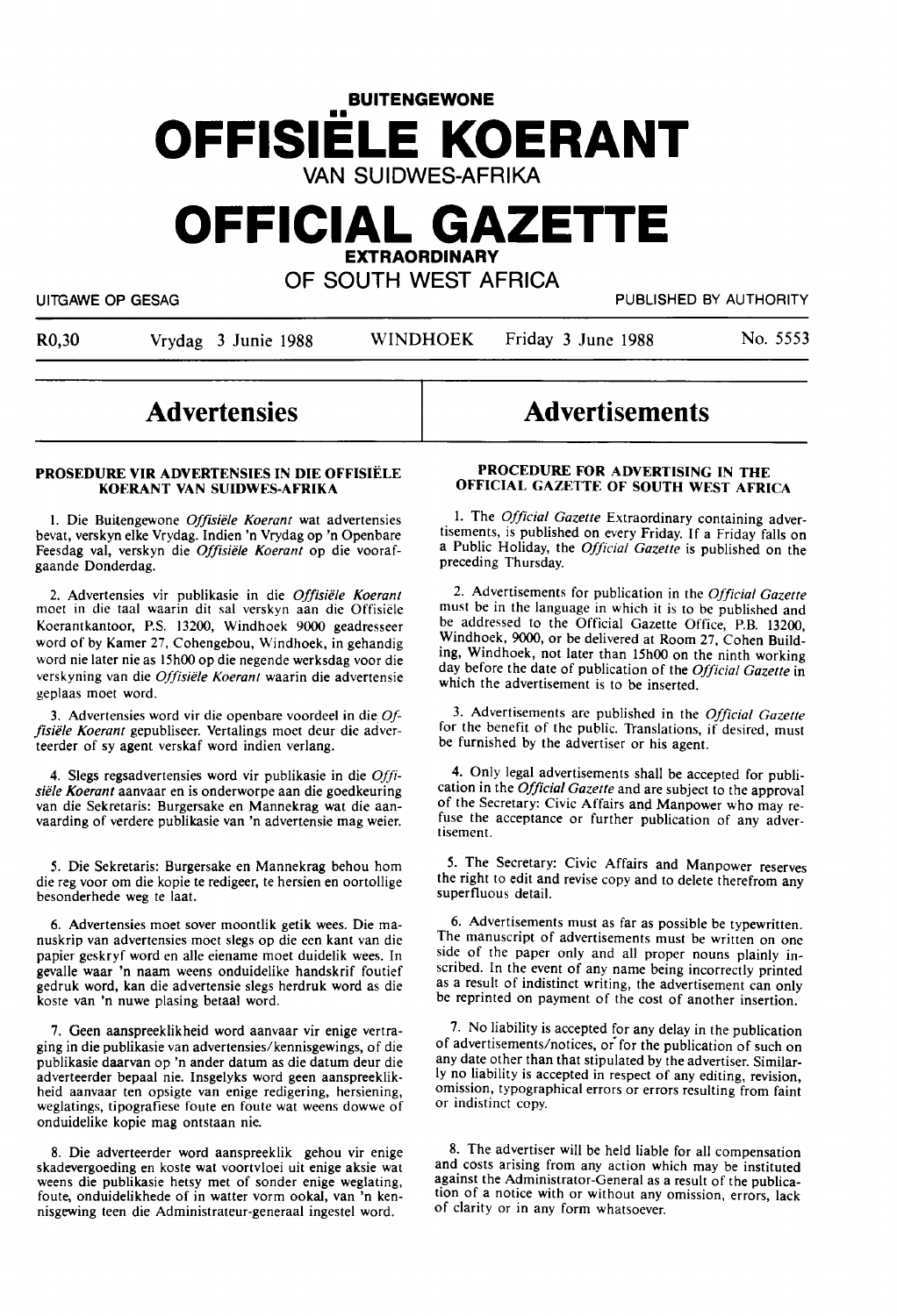9. Die jaarlikse intekengeld op die *Offisiiile Koerant* is R2S plus belasting posvry in hierdie gebied en die Republiek van Suid-Afrika, verkrygbaar by Star Binders & Printers, Posbus *S6,* Windhoek, 9000. Oorsese intekenaars moet posgeld vooruitbetaal. Enke! eksemplare van die *Offisiiile Koerant* is verkrygbaar van Star Binders & Printers, Posbus 56, Windhoek, 9000 teen die prys soos gedruk op eksemplaar. Eksemplare word vir slegs twee jaar in voorraad **gehou.** 

IO. Die koste vir die plasing van kennisgewings is soos volg en is betaalbaar by wyse van tjeks, wissels, pos- of geldorders:

## **LYS VAN VASTE TARIEWE**

| <b>GESTANDAARDISEERDE</b><br><b>KENNISGEWINGS</b>                                                                                                                                                              | Tarief per<br>plasing<br>R |
|----------------------------------------------------------------------------------------------------------------------------------------------------------------------------------------------------------------|----------------------------|
| Oordrag van besigheid                                                                                                                                                                                          | 3,25                       |
| Aktes: Verlore dokumente                                                                                                                                                                                       | 6,00                       |
| Besigheidskennisgewings                                                                                                                                                                                        | 5,00                       |
| Boedelwettekennisgewings: Vorms J. 187, 193,<br>197, 295, 297, 517 en 519                                                                                                                                      | 2,00                       |
| Derdepartyassuransie-eise om skadevergoeding.                                                                                                                                                                  | 2,50                       |
| Insolvensiewet- en maatskappywettekennisge-<br>wings: J. 28, J. 29. Vorms 1 tot 9                                                                                                                              | 4,00                       |
| L.W. - Vorms 2 en 6 - bykomstige verklarings<br>volgens woordetaltabel, toegevoeg tot die basie-<br>se tarief.                                                                                                 |                            |
| Naamsverandering (vier plasings) $\dots\dots\dots\dots$                                                                                                                                                        | 60,00                      |
| Naturalisasiekennisgewings (insluitende 'n her-<br>druk vir die adverteerder)                                                                                                                                  | 2,00                       |
| Onopgeëiste geld — slegs in die Buitengewone $Of$ -<br>fisiële Koerant sluitingsdatum 15 Januarie (per in-<br>skrywings van "naam, adres en bedrag")                                                           | 0,80                       |
| Slagterskennisgewings                                                                                                                                                                                          | 5,00                       |
| Slumopruimingshofkennisgewings, per perseel                                                                                                                                                                    | 4,00                       |
| Verlore lewensversekeringspolisse                                                                                                                                                                              | 2.00                       |
| NIE-GESTANDAARDISEERDE KENNISGEWINGS                                                                                                                                                                           |                            |
| Maatskappykennisgewings:                                                                                                                                                                                       | R                          |
| Kort kennisgewings: Vergaderings, besluite, aanbod<br>van skikking, omskepping van maatskappye, vry-<br>willige likwidasie, ens.: sluiting van lederegisters<br>vir oordragte en/of verklarings van dividende. | 11.00                      |
|                                                                                                                                                                                                                |                            |

| Dranklisensiekennisgewings (in Buitengewone Of-<br>fisiële Koerante, t.w. (Junie/Tvl.; November/<br>Kaap; Januarie/OVS; April/Natal) per tweetalige |       |
|-----------------------------------------------------------------------------------------------------------------------------------------------------|-------|
|                                                                                                                                                     | 7,00  |
| Verklaring van dividende met profytstate, notas in-                                                                                                 | 25,00 |
| Lang kennisgewings: Oordragte, veranderings met<br>betrekking tot aandele of kapitaal, aflossings, be-<br>sluite, vrywillige likwidasies            | 37.00 |
| Handelsmerke in Suidwes-Afrika                                                                                                                      | 11.00 |
| Likwidateurs en ander aangesteldes se kennisge-                                                                                                     |       |

9. The subscription for the *Official Gazette* is R25 plus GST per annum, post free in this territory and the Republic of South **Africa,** obtainable from Star Binders and Printers, P.O. Box *S6,* Windhoek, **9000.** Postage must be prepaid by overseas subscribers. Single copies of the *Official Gazette*  are obtainable from Star Binders & Printers, P.O. Box 56, Windhoek 9000, at the price as printed on copy. Copies are kept in stock for **two years** only.

10. The charge for the insertion of notices is as follows and is payable in the form of cheques, postal or money orders:

### **LIST OF FIXED TARIFF RATES**

| GESTANDAARDISEERDE<br><b>KENNISGEWINGS</b>                                                                                                                                                                     | Tarief per<br>plasing<br>R | STANDARDISED NOTICES                                                                                                                                                                                      | Rate per<br>insertion<br>R |
|----------------------------------------------------------------------------------------------------------------------------------------------------------------------------------------------------------------|----------------------------|-----------------------------------------------------------------------------------------------------------------------------------------------------------------------------------------------------------|----------------------------|
| Dordrag van besigheid                                                                                                                                                                                          | 3,25                       | Transfer of business                                                                                                                                                                                      | 3,25                       |
| Aktes: Verlore dokumente                                                                                                                                                                                       | 6,00                       | Deeds: Lost documents                                                                                                                                                                                     | 6,00                       |
|                                                                                                                                                                                                                | 5,00                       | Business notices                                                                                                                                                                                          | 5,00                       |
| Boedelwettekennisgewings: Vorms J. 187, 193,<br>197, 295, 297, 517 en 519                                                                                                                                      | 2,00                       | Administration of Estates Acts Notices, Forms<br>J. 187, 193, 197, 295, 297, 517 and 519                                                                                                                  | 2,00                       |
| Derdepartyassuransie-eise om skadevergoeding.                                                                                                                                                                  | 2,50                       | Third party insurance claims for compensation.                                                                                                                                                            | 2,50                       |
| nsolvensiewet- en maatskappywettekennisge-<br>wings: J. 28, J. 29. Vorms 1 tot 9 $\dots \dots \dots$                                                                                                           | 4,00                       | Insolvency Act and Company Acts Notices: J. 28,<br>J. 29. Forms 1 to 9                                                                                                                                    | 4,00                       |
| L.W. $-$ Vorms 2 en 6 $-$ by komstige verklarings<br>volgens woordetaltabel, toegevoeg tot die basie-<br>se tarief.                                                                                            |                            | $N.B. - Forms 2$ and $6 - additional statements$<br>according to word count table, added to the basic<br>tariff.                                                                                          |                            |
| Vaamsverandering (vier plasings)                                                                                                                                                                               | 60,00                      | Change of name (four insertions)                                                                                                                                                                          | 60,00                      |
| Naturalisasiekennisgewings (insluitende 'n her-<br>druk vir die adverteerder)                                                                                                                                  | 2,00                       | Naturalisation notices (including a reprint for the<br>advertiser)                                                                                                                                        | 2,00                       |
| Onopgeëiste geld — slegs in die Buitengewone $Of$ -<br>fisiële Koerant sluitingsdatum 15 Januarie (per in-<br>skrywings van "naam, adres en bedrag")                                                           | 0,80                       | Unclaimed moneys - only in the Official Gazette<br>Extraordinary, closing date 15 January (per entry<br>of "name, address and amount")                                                                    | 0,80                       |
| Slagterskennisgewings                                                                                                                                                                                          | 5,00                       | Butchers' notices                                                                                                                                                                                         | 5,00                       |
| Slumopruimingshofkennisgewings, per perseel                                                                                                                                                                    | 4,00                       | Slum Clearance Court Notices, per premises                                                                                                                                                                | 4,00                       |
| erlore lewensversekeringspolisse                                                                                                                                                                               | 2,00                       | Lost life insurance policies                                                                                                                                                                              | 2,00                       |
| NIE-GESTANDAARDISEERDE KENNISGEWINGS                                                                                                                                                                           |                            | NON-STANDARDISED NOTICES                                                                                                                                                                                  |                            |
| Aaatskappykennisgewings:                                                                                                                                                                                       | R                          | Company notices:                                                                                                                                                                                          | $\bf R$                    |
| Kort kennisgewings: Vergaderings, besluite, aanbod<br>van skikking, omskepping van maatskappye, vry-<br>willige likwidasie, ens.: sluiting van lederegisters<br>vir oordragte en/of verklarings van dividende. | 11,00                      | Short notices: Meetings, resolutions, offers of com-<br>promise, conversions of companies, voluntary<br>windings-up, etc.: closing of members' registers<br>for transfer and/or declarations of dividends | 11,00                      |
| Oranklisensiekennisgewings (in Buitengewone Of-<br>fisiële Koerante, t.w. (Junie/Tvl.; November/<br>Kaap; Januarie/OVS; April/Natal) per tweetalige                                                            | 7,00                       | Liquor Licence Notices (In Official Gazette, Ex-<br>traordinary viz. (June/Tvl; November/Cape;<br>January/O.F.S.; April/Natal), per bilingual<br>application                                              | 7,00                       |
| erklaring van dividende met profytstate, notas in-                                                                                                                                                             | 25,00                      | Declaration of dividends with profit statements, in-<br>cluding notes $\dots\dots\dots\dots\dots\dots\dots\dots\dots\dots\dots$                                                                           | 25,00                      |
| ang kennisgewings: Oordragte, veranderings met<br>betrekking tot aandele of kapitaal, aflossings, be-<br>sluite, vrywillige likwidasies                                                                        | 37,00                      | Long notices: Transfers, changes in respect of<br>shares or capital, redemptions, resolutions, volun-<br>tary liquidations                                                                                | 37,00                      |
| Iandelsmerke in Suidwes-Afrika                                                                                                                                                                                 | 11.00                      | Trade marks in South West Africa                                                                                                                                                                          | 11,00                      |
| ikwidateurs en ander aangesteldes se kennisge-                                                                                                                                                                 | 7,00                       | Liquidators' and other appointees' notices                                                                                                                                                                | 7,00                       |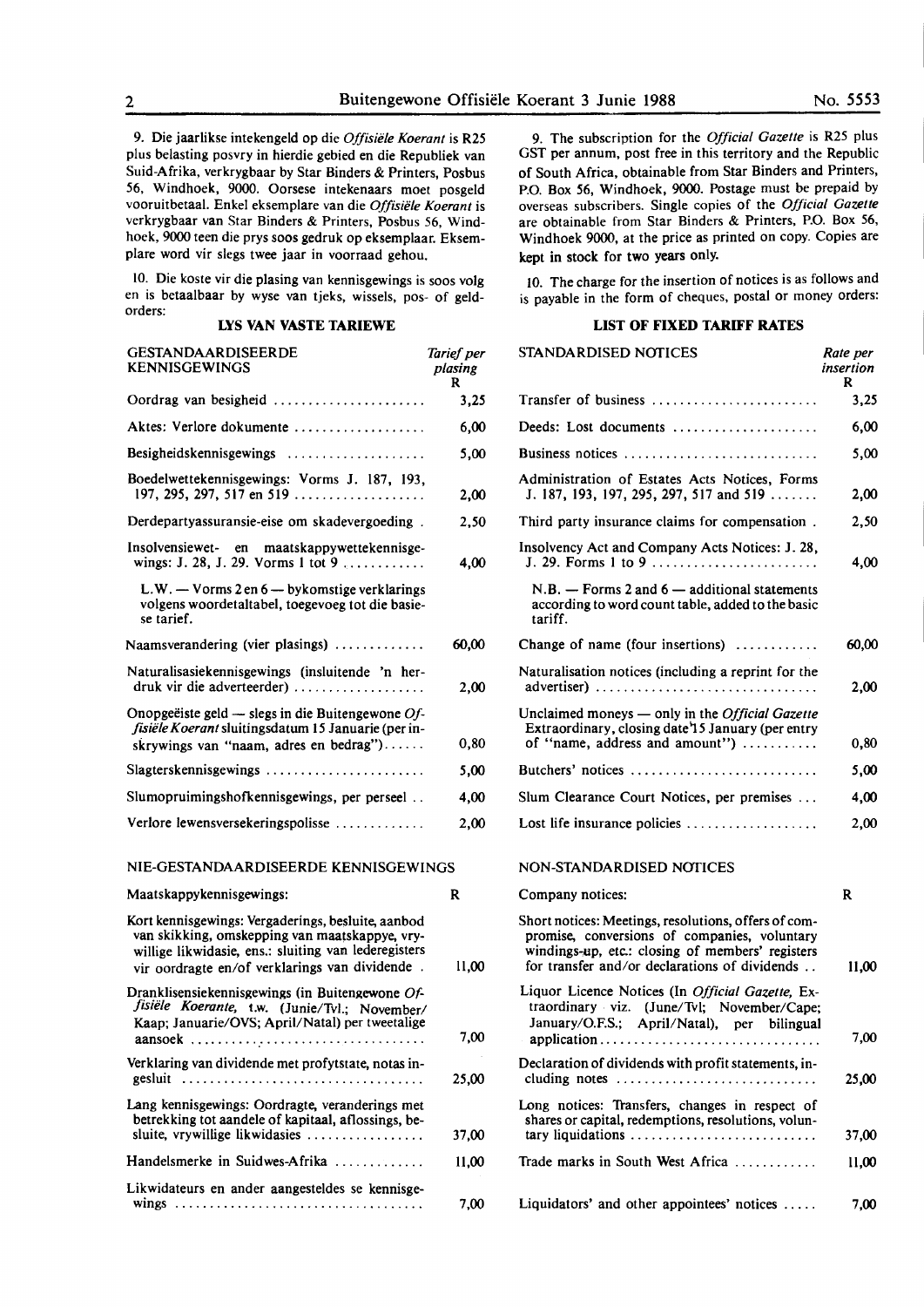## GEREGTELIKE EN ANDER OPENBARE VERKOPE:

| Geregtelike verkope                    | 18.00 |
|----------------------------------------|-------|
| Openbare veilings, verkope en tenders: |       |
|                                        | 6.00  |
| 76 tot 250 woorde                      | 15.00 |
|                                        | 23.00 |

## ORDERS VAN DIE HOF:

Voorlopige en finale likwidasies of sekwestrasies 14,00

| Vermindering of verandering in kapitaalsame-<br>smeltings, aanbod van skikking | 37,00 |
|--------------------------------------------------------------------------------|-------|
| Geregtelike besture, kurator bonis en soortgelyke<br>en uitgebreide bevel nisi | 37.00 |
| Verlenging van keerdatum                                                       | 4.00  |
| Tersydestellings en afwysings van petisies (J. 158)                            | 4,00  |

11. Die koste vir die plasing van advertensies, behalwe die kennisgewings wat in paragraaf 10 genoem word. is teen die tarief van 56c per cm dubbelkolom. (Gedeeltes van 'n cm moet as voile cm bereken word).

12. Geen advertensie word geplaas tensy die koste nie vooruitbetaal is nie. Tjeks, wissels, pos- en geldorders moet aan die Sekretaris,: Burgersake en Mannekrag betaalbaar gemaak word.

#### **Vorm/Form** I **<sup>J</sup><sup>187</sup>**

## **LIKWIDASIE- EN DISTRIBUSIEREKENING IN BESTORWE BOEDELS WAT TER INSAE LÊ**

lngevolge artikel 35(5) van Wet 66 van 1965, word hierby kennis **gegee** dat duplikate van die likwidasie- en distribusierekenings (eerste en finale, *tensy anders vermeld)* in die boedels hieronder vermeld, in die kantore van die Meester en Landdroste soos vermeld en gedurende 'n tydperk van 21 dae (of korter of !anger *indien spesiaal vermeld)* vanaf gemelde datums of vanaf datum van publikasie hiervan, as dit later is, ter insae lê van alle persone wat daarby belang het.

lndien binne genoemde tydperk geen besware daarteen by die betrokke Meester ingedien word nie, gaan die eksekuteurs oor tot die uitbetalings ingevolge gemelde rekenings.

630/87 POOL Gysbertus Johannes Goosen, 18112!-01-0008-6, 13de Straat, Posbus 298, Keetmanshoop, Maria Magdalena Christina Pool, 290610-01-0035-2, Keetmanshoop, Windhoek. W F Kotze van Keetmanshoop Beleggings Maatskappy (Edms) Bpk., Posbus 876, Keetmanshoop 9000.

13/88 VAN RENSBURG Nicolaas Johannes, 1712165 002 00 6, Grootfontein, Grootfontein, Windhoek. Eerste Persoonlike Batebestuur, Posbus 448, Windhoek.

149/88 ROSSLER Bertha Elfrieda Gerda, 200818 01 0051 0, Windhoek, Windhoek. Mr Klaus Nieft - Executor, c/o Keller & Neuhaus Trust Co. (Pty) Ltd., P 0 Box 156, Windhoek.

## SALES IN EXECUTION AND OTHER PUBLIC SALES:

|                                     | 18.00 |
|-------------------------------------|-------|
| Public auctions, sales and tenders: |       |
|                                     | 6.00  |
| 76 to 250 words                     | 15.00 |
|                                     | 23.00 |

## ORDERS OF THE COURT:

| Provisional and final liquidations or sequestra-  |       |
|---------------------------------------------------|-------|
|                                                   | 14,00 |
| Reduction or change in capital mergers, offers of |       |
| compromise                                        | 37,00 |
| Judical managements, curator bonis and similar    |       |
| and extensive rule nisi                           | 37.00 |
| Extension of return date                          | 4.00  |
| Supersession and discharge of petitions (J. 158)  | 4.00  |

11. The charge for the insertion of advertisements other than the notices mentioned in paragraph 10 is at the rate of 56c per cm double column. (Fractions of a cm must be calculated as a cm).

12. No advertisements shall be inserted unless the charge is prepaid. Cheques, drafts, postal or money orders must be made payable to the Secretary: Civic Affairs and Manpower.

## **LIQUIDATION AND DISTRIBUTION ACCOUNTS IN DECEASED ESTATES LYING FOR INSPECTION**

In terms of section 35(5) of Act 66 of 1965, notice is hereby given that copies of the liquidation and distribution accounts (first and final, *unless otherwise stated)* in the estates specified below will be open for the inspection of all persons interested therein for a period of 21 days (or shorter or longer if *specially stated)* from the date specified or from the date of publication hereof, whichever may be the later, and at the offices of the Master and Magistrates as stated.

Should no objection thereto be lodged with the Master concerned during the specified period, the executors will proceed to make payments in accordance with the accounts.

148/88 SWARTZ Lea Magdalena, 360629 0008 003, Plaas Finis, distrik Keetmanshoop, Jurgens Swartz, Keetmanshoop, Windhoek. F M Oehl Trust, Posbus 133, Windhoek 9000.

54/59 LIST Carl, born on 30.6.1880, c/o P O Box 16, Windhoek 9000, Supplementary, Windhoek. C H Scriba (Executor), c/o Engling Stritter & Partners, P O Box 43, Windhoek 9000.

614/74 LIST Paula Luise, born on 27.6.1890, c/o PO Box 16, Windhoek 9000, Supplementary, Windhoek. **K W R**  List, c/o Engling Stritter & Partners, P O Box 43, Windhoek 9000.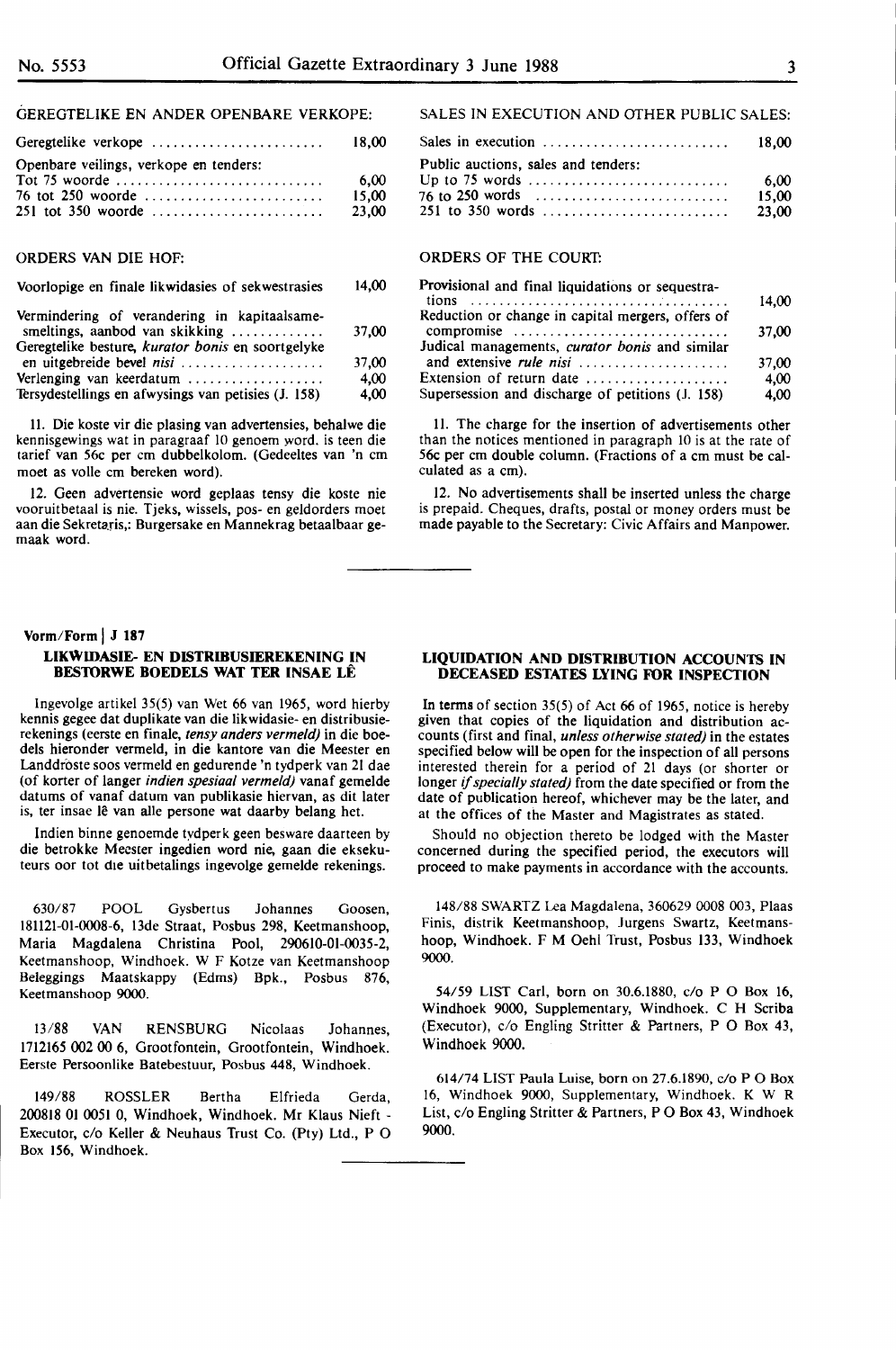## **Vorm/Form J 193 KENNISGEWING AAN KREDITEURE IN BES10RWE BOEDELS**

Alie persone wat vorderinge bet teen die boedels hieronder vermeld, word hierby versoek om hul vorderinge by die betrokke eksekuteurs en binne 'n tydperk van 30 dae (of andersins soos aangedui) gereken vanaf die datum van publikasie hiervan in te lewer. Die inligting word verstrek in die volgorde: Boedelnommer, familienaam en voorname, geboortedatum, persoonsnommer, laaste datum, familienaam, geboortedatum en persoonsnommer; naam en adres van **ekseku**teurs of gemagtigde agent, tydperk toegelaat vir lewering van vorderings *indien anders as 30 dae.* 

79/88 UTH Hans Erich, Windhoek, 28.12.1927, 271228 5014 00 5, Oshakati, 06.02.1988. Maria Magdalena Uth, 21.11.1925, 251121 0100 01 9. Eerste Persoonlike Batebestuur, Posbus 448, Windhoek, 9000.

lll/88 LOUW Christina Wilhelmina, Windhoek, 16.10.1939, 391016 0026 01 6, Oranjemund, 08.02.1988, Gert Hendrik Louw, 29.12.1934, 341229 0800 02 7, Eerste Persoonlike Batebestuur, Posbus 448, Windhoek, 9000.

140/88 WERNER Johanna Dorothea Valerie, Windhoek, Coburg, Wes Duitsland, 13 Desember 1987. Eerste Persoonlike Batebestuur, Posbus 448, Windhoek.

200/88 LOTTER Lukas Fredrik, Windhoek, 19.09.1958, 580919 5040 00 0, Ondangwa, 18.04.1988, Eerste Persoonlike Batebestuur, Posbus 448, Windhoek, 9000.

#### **NOTICE TO CREDITORS IN DECEASED ESTATES**

All persons having claims against the estates mentioned below are hereby called upon to lodge their claims with the executors concerned, whithin 30 days (or otherwise as indicated) calculated from the date of publication hereof. The information is given in the following order: Estate number, surname and christian names, date of birth, identity number, last address, date of death; surviving spouse's names, surname, date of birth and identity number; name and address of executor or authorised agent, period allowed for lodgement of *claims* if *other than 30 days.* 

WESSELS Philippus Loduwecus, Windhoek, 18.07.1921, **210718 50 1400 9, 120 Lazarettstraat, Swakopmund,**  9.5.1988, Jacomina Wessels. Bank Windhoek Beperk, Boedel- en Trustafdeling, Posbus 15. Windhoek 9000.

TERBLANCHE Daniel Johannes, Windhoek, 23.08.1933, 330823 01 0012 I, Smitstraat 2, Pionierspark, **Windhoek 9000, 04.05.1988, Bank Windhoek Bpk., (Boedel**  en Trust Afdeling), Posbus 15, Windhoek, 9000.

**ACKERMANN** Friedrich, Windhoek, 04.04.1918, 180404 5021 00 7, Aranos, 14.04.1988, Bank Windhoek Bpk., (Boedel en Trust Afdeling), Posbus 15, Windhoek 9000.

HUMAN Jeanette Sarah, Windhoek, 08.11.1955, 55II08 0102 00 8, Oshakati, 24.2.1988. Daniel Chari Andries Human. Bank Windhoek Bpk., (Boedel en Trust Afdeling) Posbus 15, Windhoek 9000.

165/88 ALBERTS Johan Petrus, 29.11.50, SA Burger 50II29 01 0014 6, Kamanjab, 25.2.1988, Bank Windhoek Beperk, Posbus 15, Windhoek 9000.

#### **Vorm/Form 519**

#### **LIKWIDASIE EN DISTRIBUSIEREKENING IN BES10RWE BOEDEL WAT TER INSAE LE**

lngevolge Artikel 35(5) van Wet 66 van 1965 word hierby kennis gegee dat die likwidasie- en distribusierekening in die **Boedel in die Bflae vermeld in die kantore van die Meester**  van die Hooggeregshof en Landdros soos vermeld vir 'n tydperk van 21 dae vanaf die datum van publikasie hiervan (of andersins soos aangedui) ter insae sal lê vir alle persone wat daarby belang het.

Indien geen besware daarteen by die Meester binne die gemelde tydperk ingedien word nie, sal die eksekuteur tot uitbetaling daarvolgens oorgaan.

638/87 HORN Michie! Christiaan, 251231 5018 00 4, Gobabis, Eerste en Finale, Horn Frederieka Elizabeth, 3 Junie 1988, Windhoek, Gobabis, Standard Bank SWA Ltd., (Registered Bank), Trustee Branch, P O Box 2164, Windhoek 9000.

#### **LIQUIDATION AND DISTRIBUTION ACCOUNT IN DECEASED ESTATE LYING FOR INSPECTION**

In terms of Section 35(5) of Act 66 of 1965 notice is hereby given that the liquidation and distribution account in the Estate specified in the Schedule will be open for inspection of all persons interested therein for a period of 21 days from the date of publication hereof (or otherwise as indicated) at the offices of the Master of the Supreme Court and Magistrate, as stated.

Should no objection thereto be lodged with the Master during the specified period, the Executor will proceed to make payment in accordance therewith.

McKAY Florry Franziska, 420927 0800 01 1, Keetman shoop, Supplementêre Eerste en Finale, 3.6.1988, Windhoek Keetmanshoop, Standard Bank SWA Ltd., (Registerec Bank), Trustee Branch, P O Box 2164, Windhoek 9000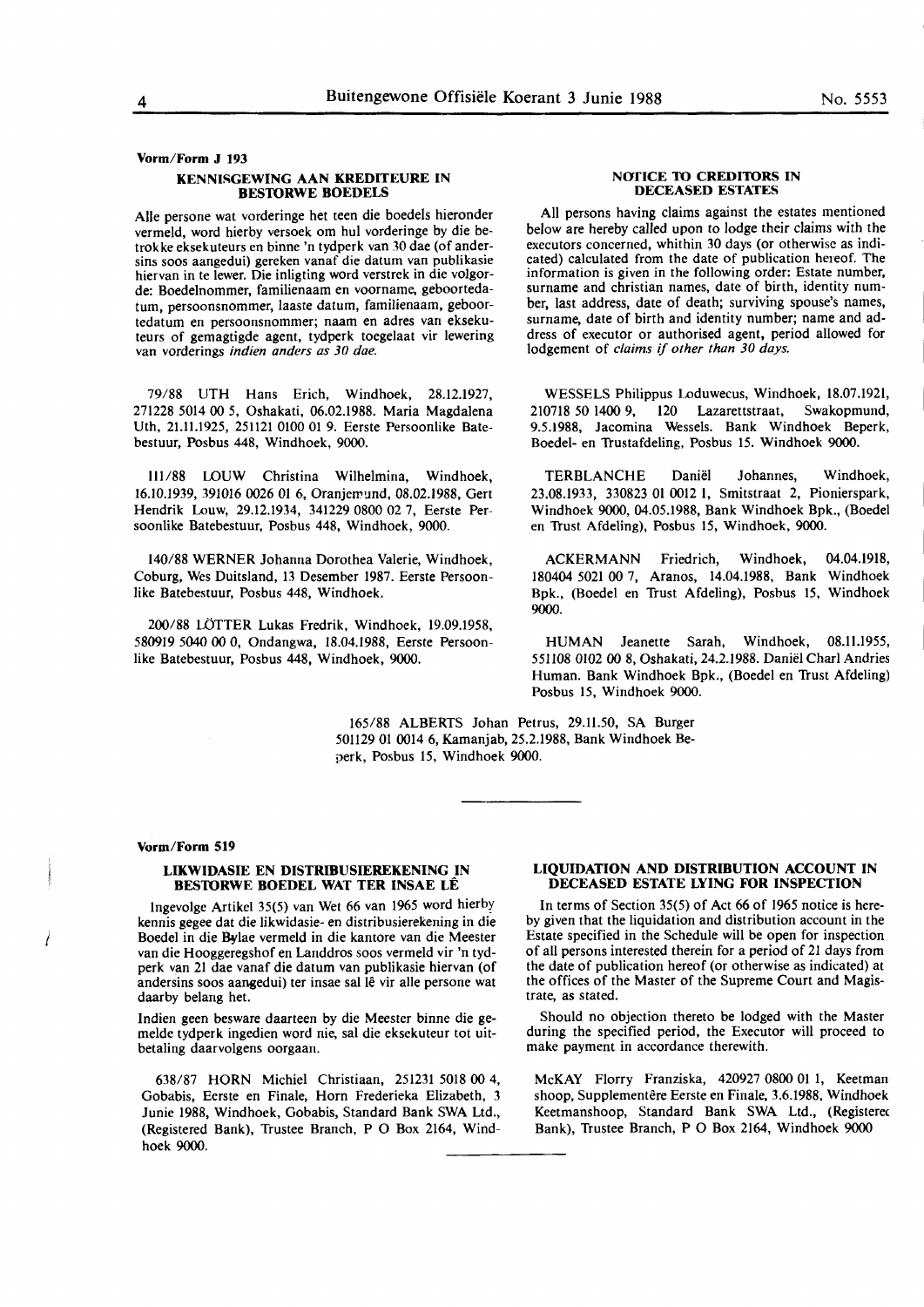#### **Vorm/Form S**

#### **UITKEER VAN DIVIDENDE EN INSAMELING VAN KONTRIBUSIES IN. GESEKWESTREERDE BOEDELS OF MAATSKAPPYE IN LIKWIDASIE**

Nademaal die likwidasierekeninge en distribusie- of kontribusie-rekenings in die gesekwestreerde boedels of maatskappye in likwidasie, na gelang van die geval, hieronder vermeld op die datums daarin vermeld, bekragtig is, word hierby ingevolge artikel 113(1) van die Insolvensiewet, 1936, artikel 139(2) van die Maatskappyewet, 1926, en artikel 409(2) van die Maatskappyewet, 1973 kennis gegee dat uitbetaling van dividende of insameling van kontribusies aan die gang is in genoemde boedels of maatskappye soos hieronder uiteengesit en dat elke kontribusiepligte skuldeiser die bedrag deur horn verskuldig by die adres hieronder genoem aan die kurator of likwidateur moet betaal.

### **PAYMENT OF DIVIDENDS AND COLLECTION OF CONTRIBUTIONS IN SEQUESTRATED ESTATES FOR COMPANIES BEING WOUND UP**

The liquidation accounts and plans of distribution or contribution in the sequestrated estates of companies being wound up, as the case may be, mentioned below having been confirmed on the date therein mentioned, notice is hereby given, pursuant to section 113(1) of the Insolvency Act, 1936, section 139(2) of the Companies Act, 1926, and section 409(2) of the Companies Act, 1973, that dividends are in the course of payment or contributions are in the course of collection in the said estates or companies as set forth below and that every creditor liable to contribution is required to pay to the trustee or liquidator the amount for which he is liable at the address mentioned below.

Wl3/87 Spitzkoppe Gems & Minerals (Pty) Ltd (In Liquidation), 1988-05-24. First and Final dividend being paid to Concurrent Creditors. Dr O F C Herrigel, Liquidator, c/o Security Trust SWA (Pty) Ltd., P O Box 3599, Windhoek, 9000.

#### **Vorm/Form VL**

## **VERLORE LEWENSVERSEKERINGSPOLISSE** (Artikel 64, Wet 27 van 1943)

Kennisgewing geskied hiermee dat bewys van die verlies of vernietiging van die polisse hieronder vermeld, aan die versekeraars gelewer is, en enigeen wat in besit van enige van hierdie polisse is, of aanspraak maak dat hy enige belang daarin het, moet onmiddellik per aangetekende pos met die versekeraars in verbinding tree. By gebreke aan sodanige mededeling sal gewaarmerkte afskrifte van polisse (wat die enigste bewys van die kontrak sal wees) aan die eienaars uitgereik word ingevolge die regulasies gepromulgeer onder die Wet.

10206512, 01.09.1973, 7652, CH Dillmann, CH Dillmann. The Prudential Assurance Company of SA Ltd., P O Box 1097, Johannesburg.

## **LOST LIFE INSURANCE POLICIES** (Section 64, Act 27 of 1943)

Notice is hereby given that evidence of the loss or destruction of the policies mentioned below, has been submitted to the insurers, and any person in possession of any of these policies, or claiming to have any interest therein, should communicate immediately by registered post with the insurers. Failing any such communication, certified copies of the policies (which shall be the sole evidence of the contract) will be issued to the owners in terms of the regulations framed under the Act.

10106809, 01.09.1974, 15000, C H Dillmann, C H Dillmann, The Prudential Assurance Company of SA Ltd., P O Box 1097, Johannesburg.

#### **KENNISGEWING VAN OORDRAG VAN BESIGHEID**

Geliewe kennis te neem dat by die volgende Algemene Sitting van die Handelslisensiehof wat gehou sal word te Of-JIWARONGO, aansoek gedoen sal word vir oordrag van die Algemene Handelaar en Motorhawelisensie gehou deur Mnr W F Kustner op erf 1513, Otjiwarongo aan Mnr Benno van der Merwe wie besigheid sal doen op dieselfde perseel onder dieselfde naam KUSTNERS GARAGE.

VAN DER WESTHUIZEN & GREEFF POSBUS 47 **OTJIWARONGO** 

9000